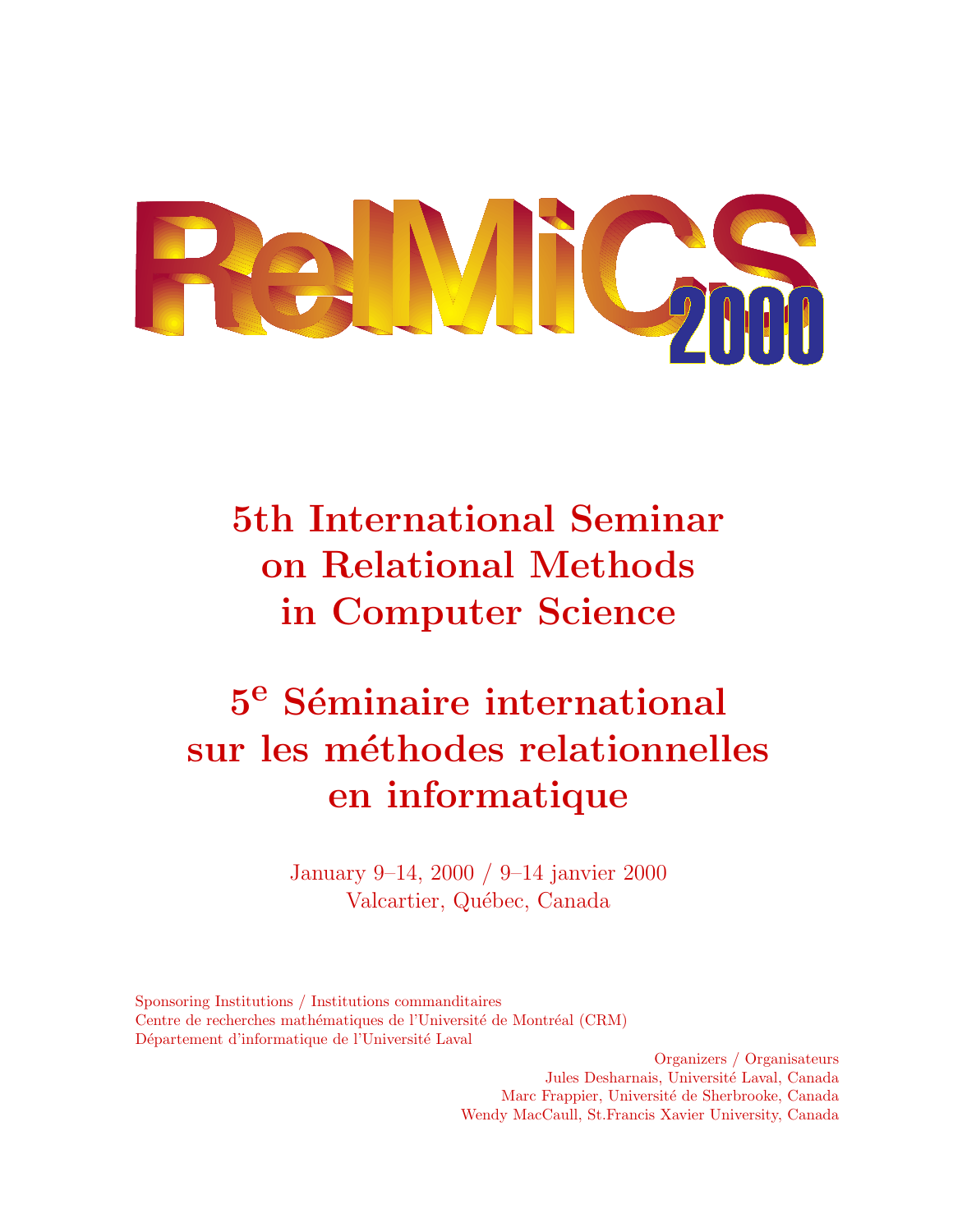# **Program**

## **Monday, January 10**

7:30 to 9:00 Breakfast.

9:00 Jules Desharnais: Opening and various information.

Session chair: Wendy MacCaull. Do generators induce pregnancy?

- 9:10 Jacques Riguet. Generating and extending relational algebra by relational generators.
- 9:55 Gunther Schmidt. Partialities and pregnant relation algebras.

#### 10:40 Break

#### Session chair: Wendy MacCaull. Fuzziness

- 11:00 Yasuo Kawahara and Hitoshi Furusawa. Crispness in Dedekind categories.
- 11:45 Michael Winter. An algebraic formalisation of *L*-fuzzy relations.

12:30 Lunch

Session chair: Marc Frappier. Closure

- 14:30 Robert E. Jamison and John L. Pfaltz. Closure systems and their structure.
- 15:15 Robert E. Jamison and Beth Novick. On a contraction-expansion closure in graphs.

16:00 Break

Session chair: Marc Frappier. Complex algebras

16:30 Peter Jipsen. Some results about complex algebras of algebras.

18:30 Dinner

# **Tuesday, January 11**

7:30 to 9:00 Breakfast.

Session chair: Rudolf Berghammer. Past, future, and logic

- 9:00 Invited talk: Gunther Schmidt. A retrospective view on RelMiCS and some promising directions.
- 9:45 L. Gordeev. Combinatorial principles relevant to finite variable logic.
- 10:30 Break

#### Session chair: Rudolf Berghammer. Part of

- 11:00 Ryszard Janicki and Ridha Khedri. Remarks on mereology of relations.
- 11:45 Ivo Düntsch, Ewa Orłowska, and Hui Wang.

An algebraic and logical approach to the approximation of regions.

12:30 Lunch

#### Session chair: Ewa Orłowska. Type theory and Hoare logic

- 14:30 Carlos Gonzalía. The allegory of E-relations in constructive type theory.
- 15:15 Dexter Kozen and Jerzy Tiuryn. On the completeness of propositional Hoare logic.
- 16:00 Break

#### Session chair: Ewa Orłowska. Graphs

16:30 J. Cortadella and G. Valiente. A relational view of subgraph isomorphism.

18:30 Dinner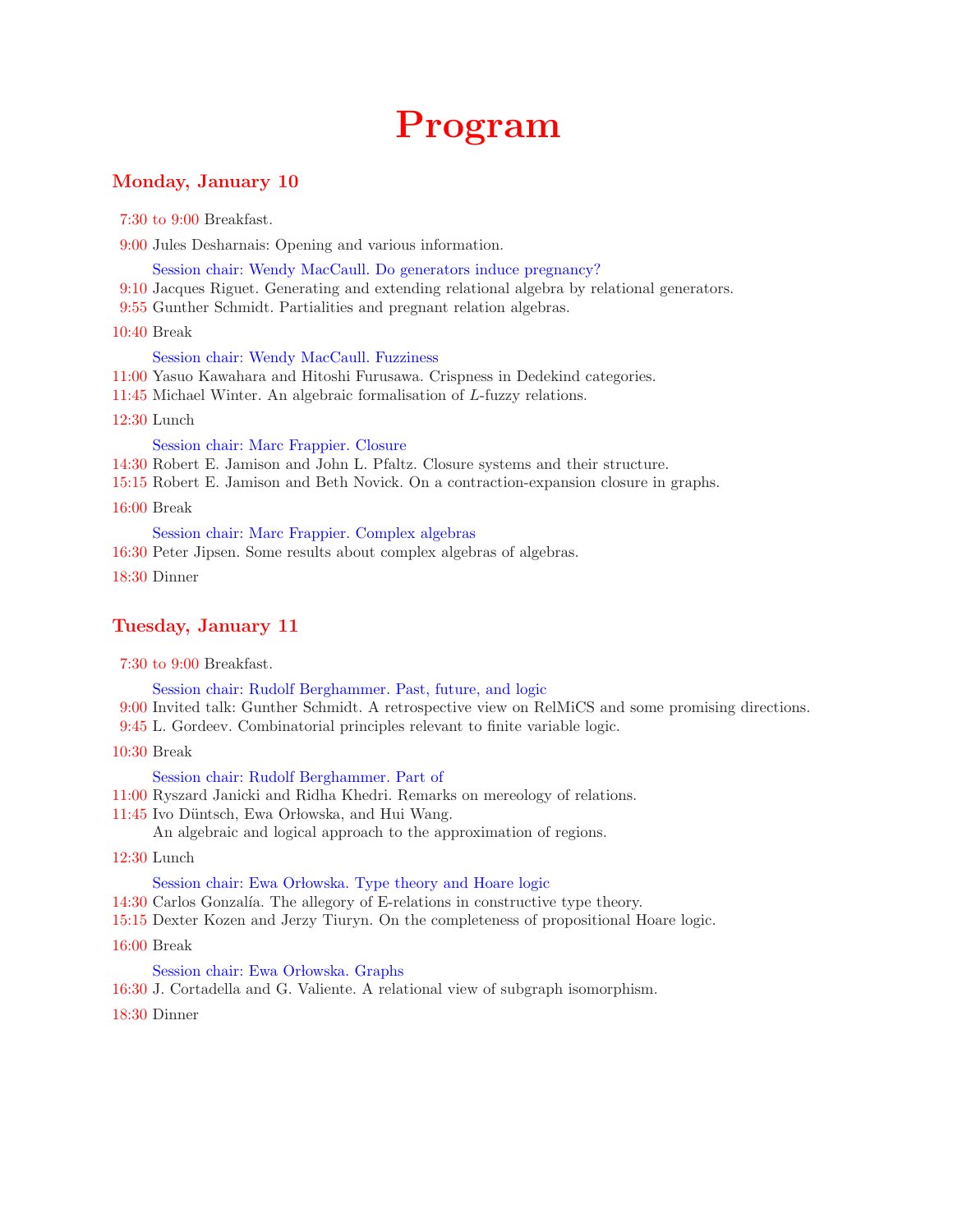### **Wednesday, January 12**

7:30 to 9:00 Breakfast.

Session chair: Yasuo Kawahara. Fuzzy demons

- 9:00 Ali Jaoua, Faisal Alvi, Samir Elloumi and Sadok Ben Yahia. Galois connection in fuzzy binary relations, applications for discovering association rules and decision making.
- 9:45 Wolfram Kahl. Unsharp demonic products and stratified term graphs.

10:30 Break

Session chair: Yasuo Kawahara. Kleene

11:00 Jules Desharnais and Bernhard Möller. Characterizing functions in Kleene algebras.

11:45 Jules Desharnais and Bernhard Möller. Kleene deals with demons.

12:30 Lunch

13:30 Afternoon at Village des sports (ice slides, snow rafting)

18:30 Dinner (at Auberge du Mont)

#### **Thursday, January 13**

7:30 to 9:00 Breakfast.

#### Session chair: Michael Winter. Databases

- 9:00 Yasuo Kawahara and Hitomi Ohkuma. Relational aspects of relational database dependencies.
- 9:45 Yoshihiro Mizoguchi and Pericles Loucopoulos. Formalizing the definition and evolution of models in a repository using the relational graph expressions.
- 10:30 Break

Session chair: Michael Winter. Specification and design

- 11:00 Rudolf Berghammer and Thorsten Hoffmann. Relational depth-first-search with applications.
- 11:45 Marcelo F. Frias, Gabriel A. Baum and Esteban de la Canal. How to say Greedy in fork algebras.
- 12:30 Lunch

#### Session chair: Jules Desharnais. Security

- 14:30 Invited talk: Dexter Kozen. Certification of compiler optimizations using Kleene algebra with tests.
- 15:15 Invited talk: Mourad Debbabi. Security by typing.
- 16:00 Break

#### Session chair: Jules Desharnais. Demo and discussion

- 16:30 Dexter Kozen. Demonstration of software (14:30 talk continued).
- 16:45 Gunther Schmidt, leader of the discussion: discussion on the future of RelMiCS, next RelMiCS, information about submission of papers for Information Sciences, JoRMiCS, etc.

18:00 Tour and dinner in Québec

#### **Friday, January 14**

7:30 to 9:00 Breakfast.

Session chair: Marcelo F. Frias. Refined demo

- 9:00 Rudolf Berghammer. Demonstration of the system RELVIEW.
- 9:45 Marc Frappier. Proving the refinement of a black box by a state box in Cleanroom.
- 10:30 Break

Session chair: Marcelo F. Frias. Distances

11:00 Habib Ammari and Ali Mili. Lattice based distances.

12:30 Lunch